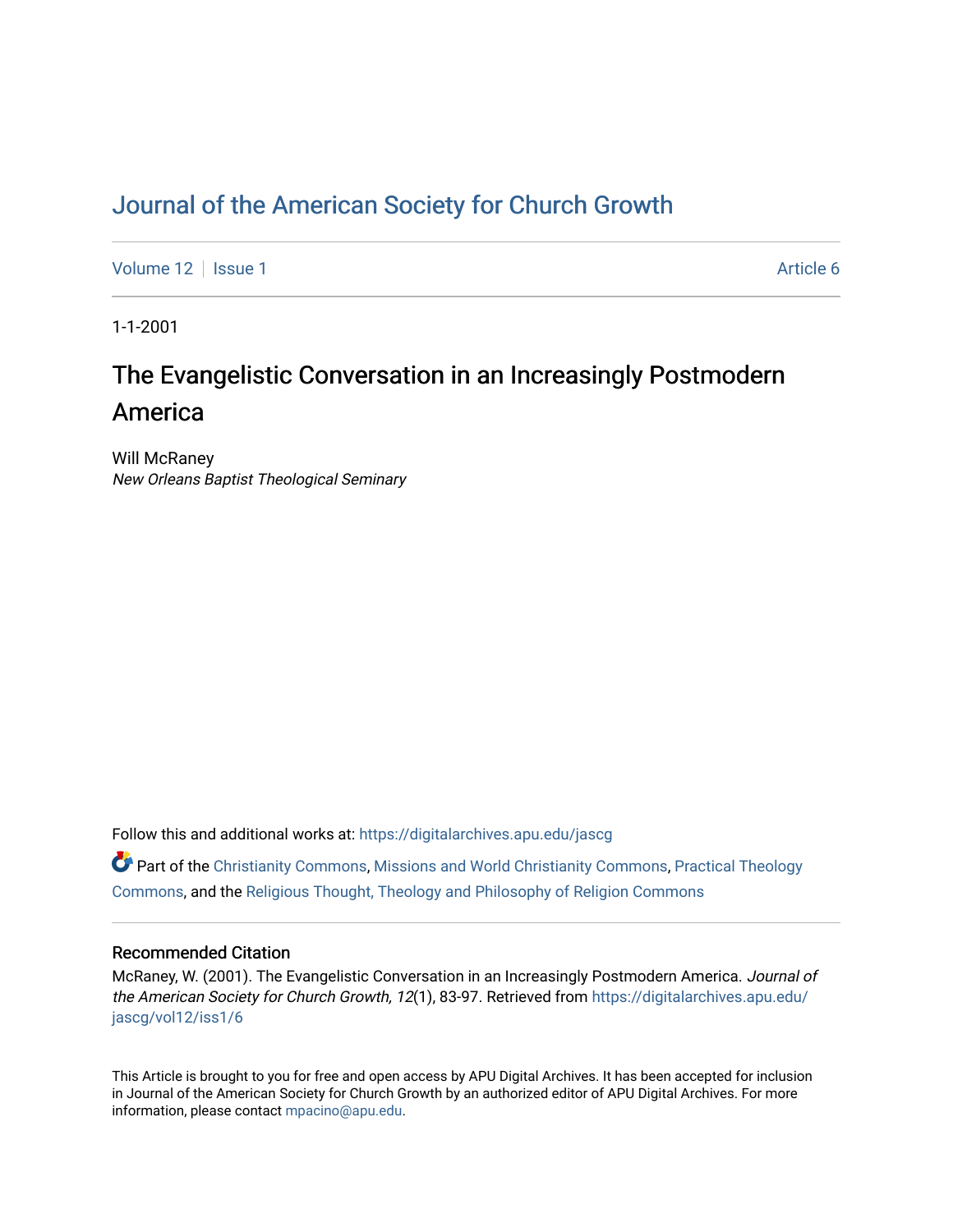## The Evangelistic Conversation in an Increasingly Postmodern America

## Will McRaney

## Introduction

The church of America is in a time of crisis as it relates to the expansion of God's kingdom through evangelism. The numbers vary slightly depending upon the particular study, but the following presents a picture of the state of the church and evangelism in America.

- 81% of our churches are either plateaued or declining in attendance
- 18% of our churches are growing primarily by transfer growth
- $\bullet$  1% of our churches are growing by conversion growth<sup>1</sup>

In spite of the fact that 44% of all men and 40% of all women are still searching for the meaning and purpose of life,<sup>2</sup> the church in America is not successfully leading people to a saving and dynamic relationship with Christ and failing to expand.

Americans are influenced by many worldviews, including but not limited to a mixture of modern and postmodern views. The question becomes how does the church and its family members respond to the challenges and opportunities afforded to it by the increasing influence of postmodernism in its various forms. The goal of this paper is to propose some significant keys to evangelizing a postmodern America. To accomplish this, I will provide an overview of the changing context of ministry on which the conversation is to be built by examining the shifting

Journal of the American Society for Church Growth, Winter 2001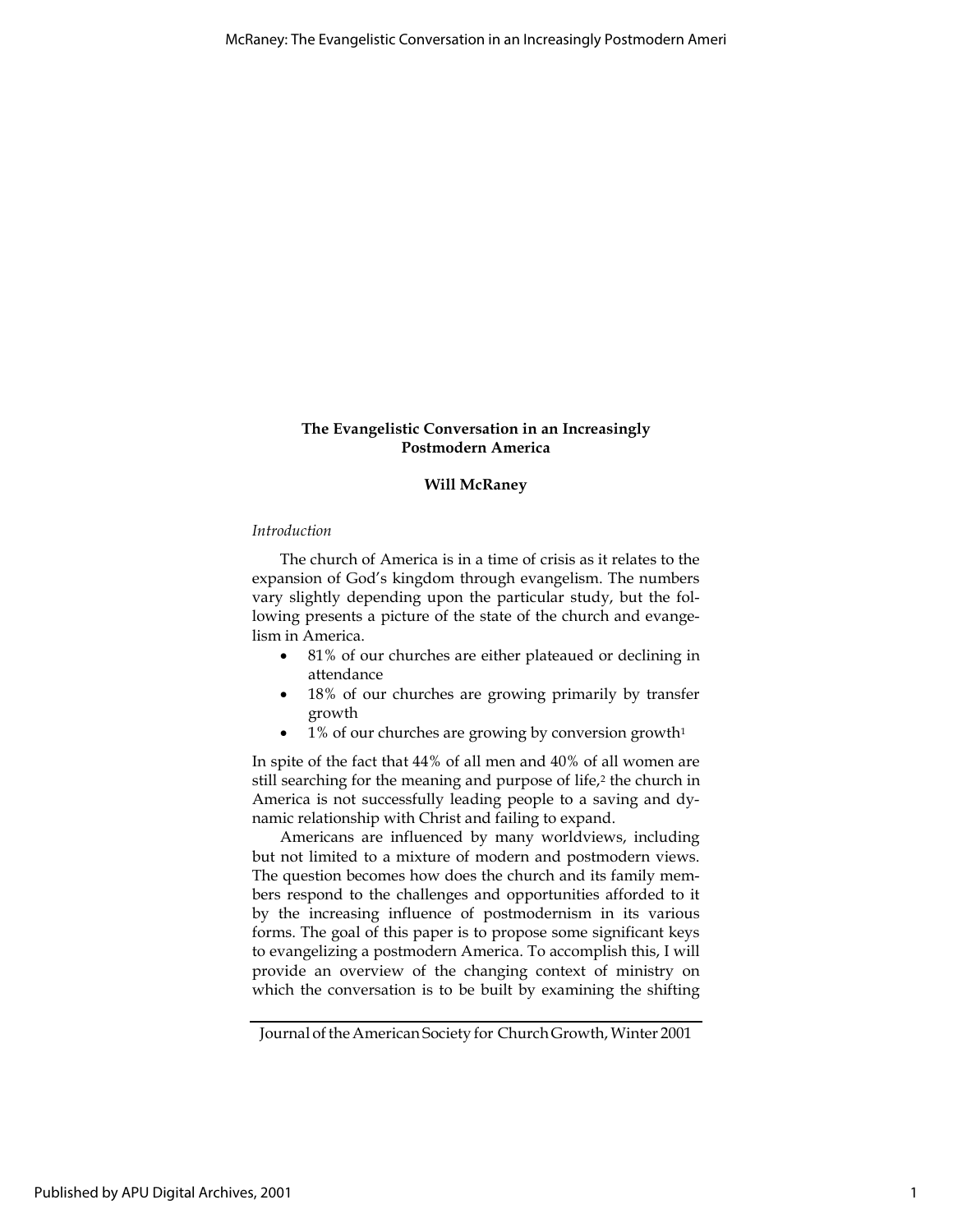foundation from modernism to postmodernism in America.

## Understanding Our Ministry Context

My former preaching professor, Harold Bryson, often reminded us that words do not have meanings; they have usages. This statement could easily be made about the terms modernity and postmodernity.

## Modernity

Modernity has its roots in England in the seventeenth and eighteenth centuries out of a desire to promote individual freedom and identity above that of the community. The individual could decide what was truth by using the scientific method and reason. Individuals would work together through governments and facts to build a progressive society.

Among the many authors who have summarized the dominant influences of modernism, James Emory White described four marks of modernity.

- 1. Moral Relativism what is morally right is dictated by the situation
- 2. Autonomous Individualism everyone is personally responsible for their own destiny and accountability without higher moral authority
- 3. Narcissistic Hedonism what is best for me is what I'll do
- 4. Reductive Naturalism truth is only that which can be scientifically verified

For many, modernity did not deliver on its unstated promise. White said, "Rather than enhancing personal satisfaction and fulfillment, it has proven to be a barren wasteland. Moral relativism has led to a crisis in values; autonomous individualism has led to a lack of vision; narcissistic hedonism has created empty souls; and reductive naturalism has proven inadequate for human experience."3 The conversion growth numbers of the churches in America indicates that Christians have not effectively presented through word or lifestyle an alternative worthy of the attention of those who were left searching from modernity.

## Postmodernity

A new thinking pattern is emerging, postmodernity, yet a clear understanding of this term is still lacking. J. I. Packer, theologian at Regent College was quoted as saying, "Postmodernism

Journal of the American Society for Church Growth, Winter 2001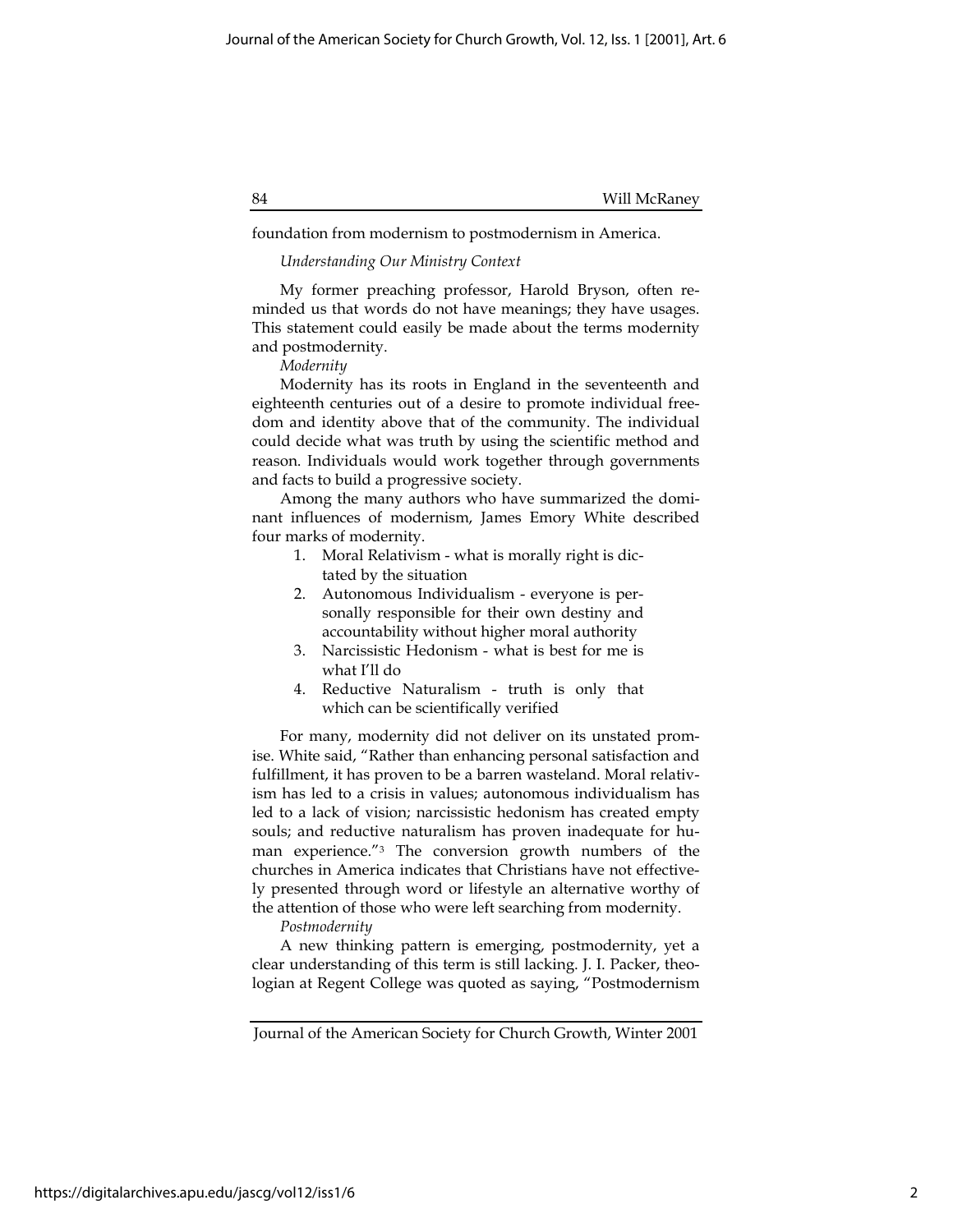is a throw-away word that means everything and nothing."4 My objective is not to assist the writers at Webster's Dictionary, but to acknowledge that people use the term in different ways and highlight a few common usages of this term.

Postmodernity arises out of the recognition that something was terribly wrong with the living out of modernity.5 Often the term is described as not being modern or what follows modernism or even the exhaustion of modernity. Postmodernism is a moving and multi-faceted target, not rigidly designed as a package of thought. Some describe it as an attitude. Others such as Thomas C. Oden discussed postmodernity in terms of a time span, ideological spell and a moral spinout.<sup>6</sup>

Several authors have attempted to summarize the dominant distinctives of postmodernism. David L. Goetz noted that postmodernism has at least two distinctives, "First, postmodernism doesn't put much stock in the progress of humankind, that things will be getting better anytime soon. Modernity believed science would save the world. Today, science by no means is dead; it still rules in the universities. But the postmodern outlook has nicked it."7 Goetz noted, "Another distinctive that gets a lot of press is the postmodern notion that all truth, even to some extent scientific knowledge, is biased and socially constructed. That is, truths are relative and depend on what one's culture regards as truth."<sup>8</sup>

## From Modern to Postmodern

A shift from modernity to postmodernity has been taking place throughout America. A danger exists when one tries to generalize, but in an effort to give his readers some useful handles, Jimmy Long summarized the changes from modernism to postmodernism.

| Modernism                 | Postmodernism                |
|---------------------------|------------------------------|
| From Truth                | to Preference                |
| From Autonomous Self      | to Community                 |
| From Scientific Discovery | to Virtual Reality           |
| From Human Progress       | to Human Misery <sup>9</sup> |

A rigid line cannot be drawn between modernity and postmodernity, because various aspects of both systems to varying degree influence everyone. However most people who were born prior to 1960 were more influenced by modernity, while

Journal of the American Society for Church Growth, Winter 2001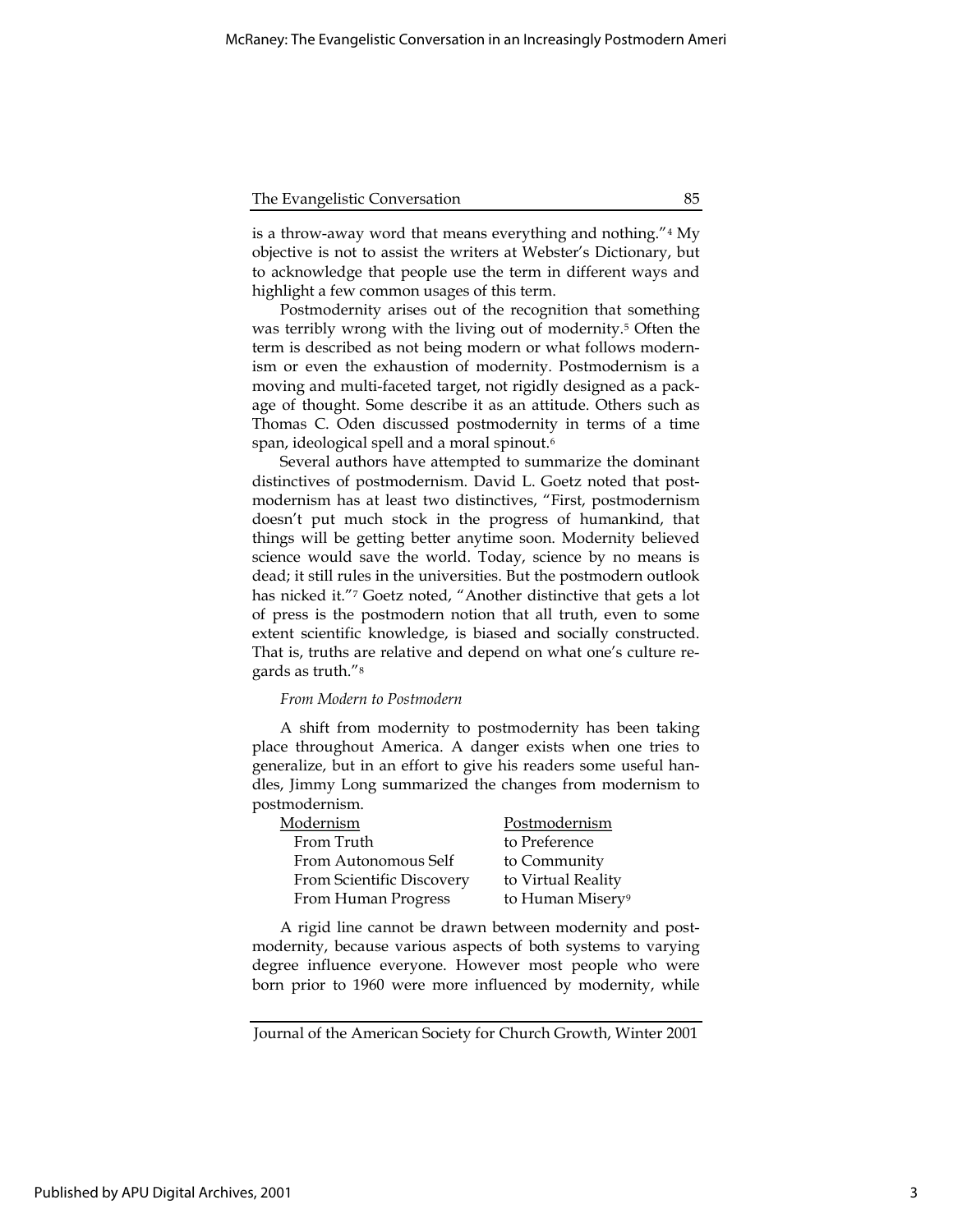those born after 1970 where dramatically more influenced by postmodern thought. A mix of each, with their dominant perspective and presuppositions being influenced by factors such as where they were reared, their educational background and even the types of television programming they watched, influenced those born between 1960 and 1970.

The differences between modernism, postmodernism and the area between the two ends can be seen through an illustration told by Walter Anderson.

Three umpires were sitting around before a game talking about their job. The first umpire said, "There are balls and there are strikes and I call them." The second umpire said, "There are balls and there are strikes and I call them as I see them." The last umpire said, "There are balls and there are strikes, and they aren't anything till I call them."<sup>10</sup>

In this analogy, the first umpire represents modernity, the second umpire represents a combination, and the third umpire represents postmodernity.

## Street-level Postmodernism

I agree with David L. Goetz when he said, "Much of postmodernism and the culture it is creating should be mocked for the silliness it represents."11 But, I also believe there are things we can learn from postmodernism. Therefore, the focus of this paper will not be the academic elite or the more pure forms of postmodernism, but on the population at large who are increasingly affected by various filtered forms of postmodernism.

Brad Sargent from Golden Gate Seminary made an observation that is reflective of the concerns of many of those carrying out front-line ministry to postmodern people. Sargent said, "Most 'postmodernists don't care about academic postmodernism, even if they've been influenced by those trendy European philosophers. What postmodernists do care about is a particular set of values, a non-traditional way of processing information, and interacting within the multicultural mosaic of a world. "<sup>12</sup>

Postmodernism does affect Americans individually and the church corporately in many ways. David S. Dockery said, "Postmodernism is a new set of assumptions about reality, which goes far beyond mere relativism. It impacts our literature, our

Journal of the American Society for Church Growth, Winter 2001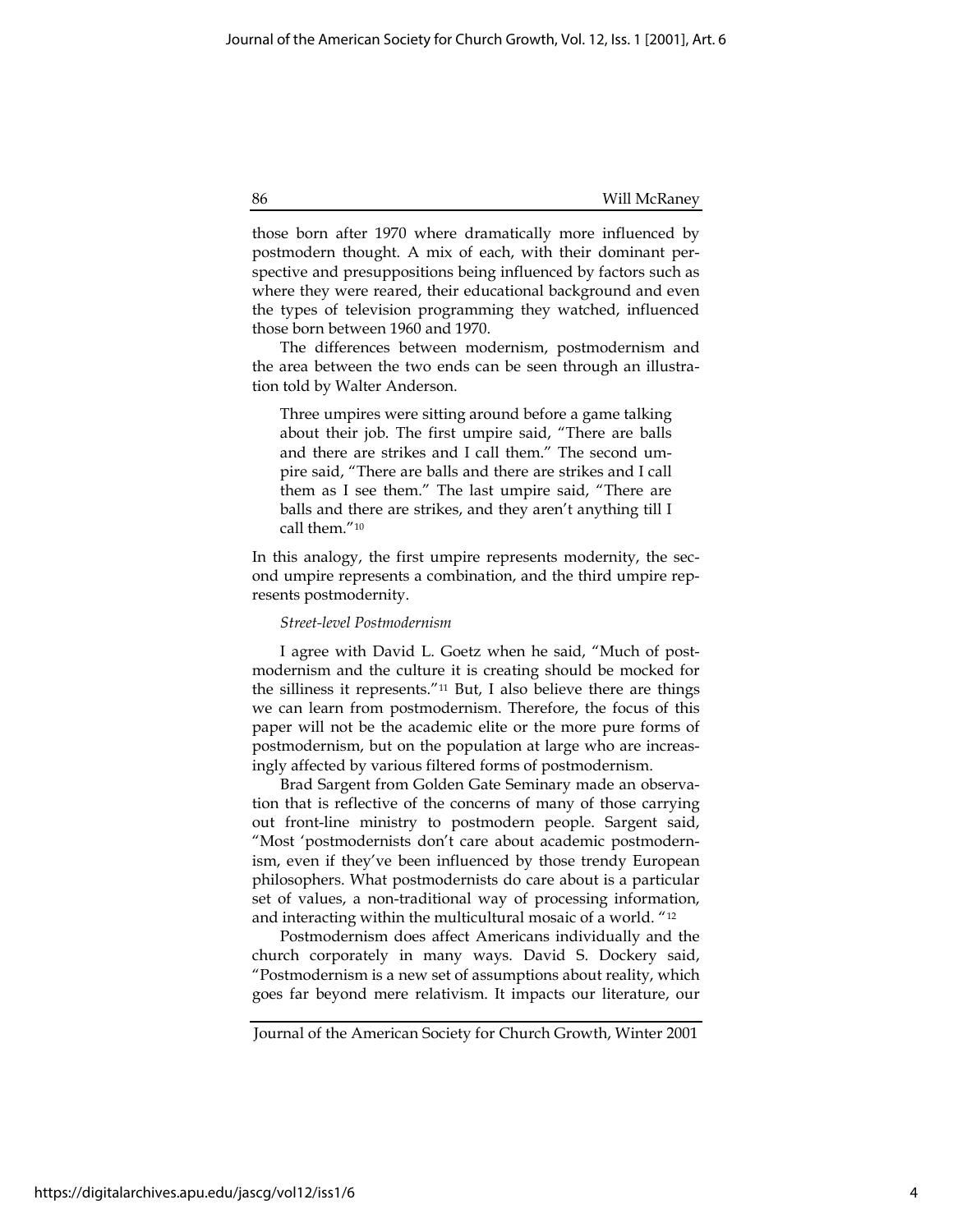dress, our art, our architecture, our music, our sense of right and wrong, our self-identity, and our theology. Postmodernism tends to view human experience as incoherent, lacking absolutes in the area of truth and meaning."13 Goetz also noted that pastors are concerned at postmodernism's cavalier dismissal of absolute truth, given that Christianity rises or falls on the historicity of Jesus Christ. There's not much to cheer about in the claim that everything is relative, that nothing is secure....And it certainly doesn't seem like much an improvement on modernity."14 However, in spite of the new challenges postmodernism brings, it also brings rich opportunities for evangelistic witness.

The Generation  $X$  as a group is the first generation which has most been affected by this philosophy. Student ministry specialist James K. Hampton described several ways in which postmodernism displayed itself in the lives of students: moral relativism, spiritual hunger, mix-and-match theology, respect and tolerance, little respect for authority, pain and dysfunction and belonging.15 These do provide the church with many opportunities to communicate the message of Christ.

#### Responding to the Context and Commission

#### Power and Heart of God

God is not limited in his ability to communicate his message of reconciliation to mankind. History reveals the fact that continually in all types of environments God has communicated his desire to give people the opportunity to respond to his extension of love and his desire for restored relationships. Regardless of the dominant philosophy, the heart and passion of God remains the same: people. We peer into the window of the heart of God when we read Jesus' life statement, "For the Son of Man came to seek and save that which was lost."<sup>16</sup>

## Potential Opportunities with Postmodern Audience

Powerful opportunities have come with postmodernism. William Willimon, professor of Christian ministry at Duke University said, "The good news is, we are entering a period in which the old, modern world view is losing its grip. People are wandering and exploring. We ought to be there to say to them, 'The world too flat for you? Okay, we can help you with that. Your life an impenetrable mystery to you? We love to talk about

Journal of the American Society for Church Growth, Winter 2001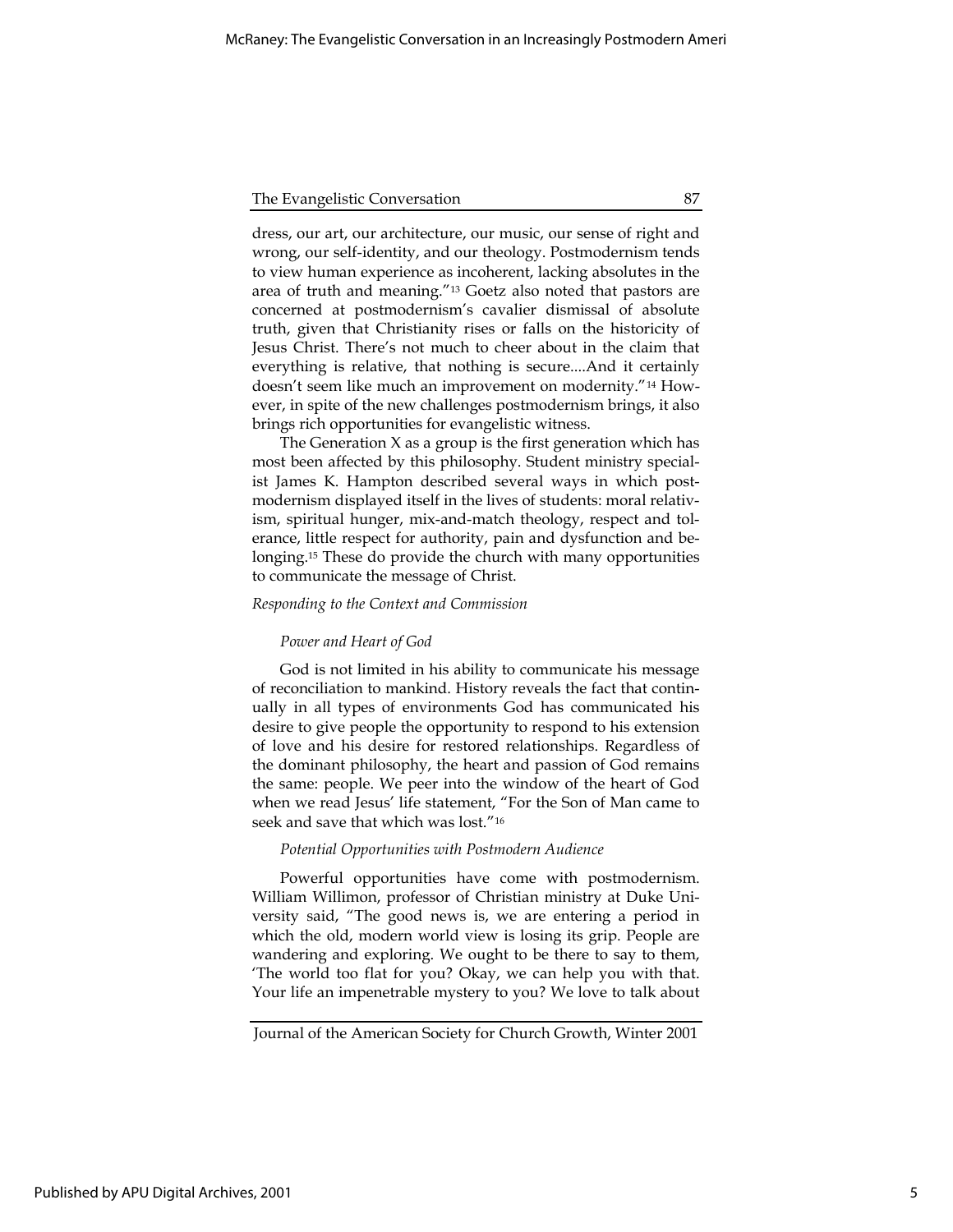that.'"17 People are searching for meaningful relationships, for truth, for community, and something larger than itself. Christians know the one who holds the key to these issues.

## Changing Context

America and the world is becoming more secular, urban, pluralistic, and postmodern. Christians cannot choose the context in which we carry out the great commission to make disciples of all nations and we cannot choose the worldviews of the people we are seeking to reach. However, Christians can choose how we respond in communicating God's message.

## Responses to Postmodernism

Some may think that the future of Christianity is tied to the continuation of modernity. Harry L. Poe noted, "The success of the gospel does not depend upon the continuation of Modernity any more than the success of God depended on the continuation of first century Israel. In each age and place, however, God opens a door through which the gospel can pass. It keeps the church from growing lazy. And it reminds us that 'we have this treasure in earthen vessels.'"<sup>18</sup>

The church of America has several ways in which it can choose to respond. At least four options exist: ignore, attack, adopt, or adapt the conversation and win. I believe the influence of postmodernism is too strong to ignore. Christians are often known by what they are against rather than what they are for. This need not be the case in dealing with postmodernism. Christianity is based on the person and fact of truth and therefore cannot be adopted. If today's ministry context is examined through the eyes of the first century, we should see that the church can adapt and thrive in this context.

With the power of God and the history of God with his people, Christians need not fear the new set of rules that comes with new paradigms. I believe the time is right for the church to rise to the challenges and unique opportunities to communicate the love of Christ to a people that are marked by a desperate search.

## Great Commission Task: Christians and the Church

With the emergence of postmodernism, the gospel conversation is rapidly changing. Thom Wolf described the mission of church and the pastoral task as "the equipping of believers for

Journal of the American Society for Church Growth, Winter 2001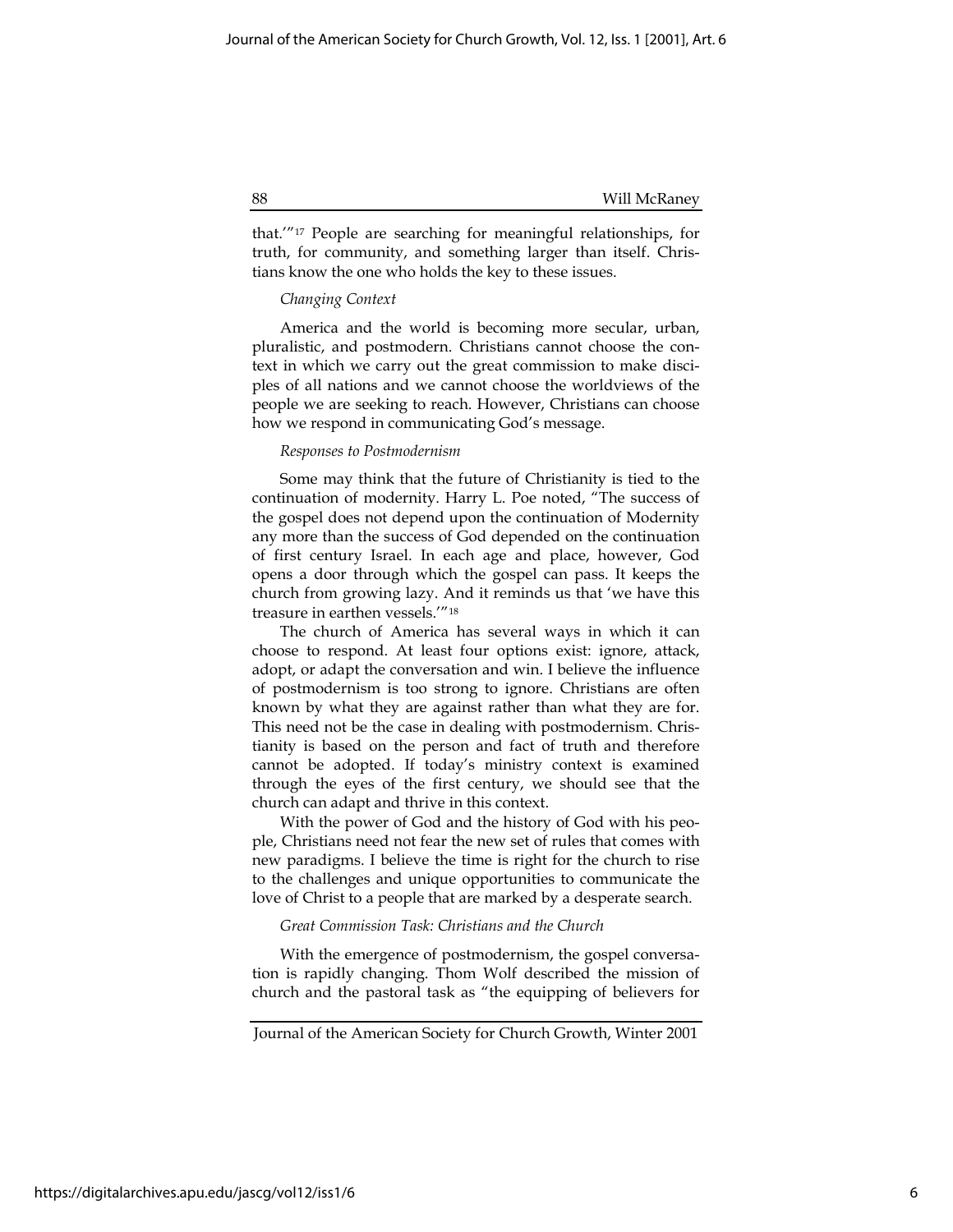the emerging global conversation."19 The challenge before the church and the individual Christians is to exegete not only our message, but also our culture to insure that our traditions do not hinder our understanding and communication of our message.<sup>20</sup>

Often the Great Commission is mistakenly read as a command to grow individual churches. The actual command involves the conversion of lost people, not the exchanging of members. The Great Commission and task is to disciple the nations, not just individuals. These two facets of the Great Commission certainly would include those whose orientation is more postmodern. One re-emerging facet of the Great Commission that is partially brought to light through the postmodern influences is the facet to win people to a community who share a faith in Christ, not win them to an highly isolated and extremely individualized faith journey.

## Modern or Postmodern?

It is the Christian's great privilege to communicate how one can discover and establish a saving, developing and meaningful relationship with the Creator of the universe. The task before the church is not to help people develop who have a modern or postmodern worldview, but that of a biblical worldview. Christians may just find that postmodernity actually presents fewer barriers to evangelism, though different, than modernity.

## God's Methods of Communication

God has used a variety of methods to communicate with his people throughout history and is quite capable of doing so in a postmodern world. Some of these methods would be suspect at best to the modern mind, but present fewer obstacles to the postmodern thinker who more readily embraces the supernatural. God has used at least the following methods of communicating to his people: nature, angels, animals, written word, miracles, visions/dreams, spokespersons such as prophets, priests and ordinary citizens, Jesus, the Holy Spirit and direct supernatural communication.

God is not limited to the use of rational, propositional communication from Christians to those who are postmodern and searching. Because the postmodern person has little trouble acknowledging the supernatural and the mystery of God, Christianity may pose fewer obstacles in this arena than in a more

Journal of the American Society for Church Growth, Winter 2001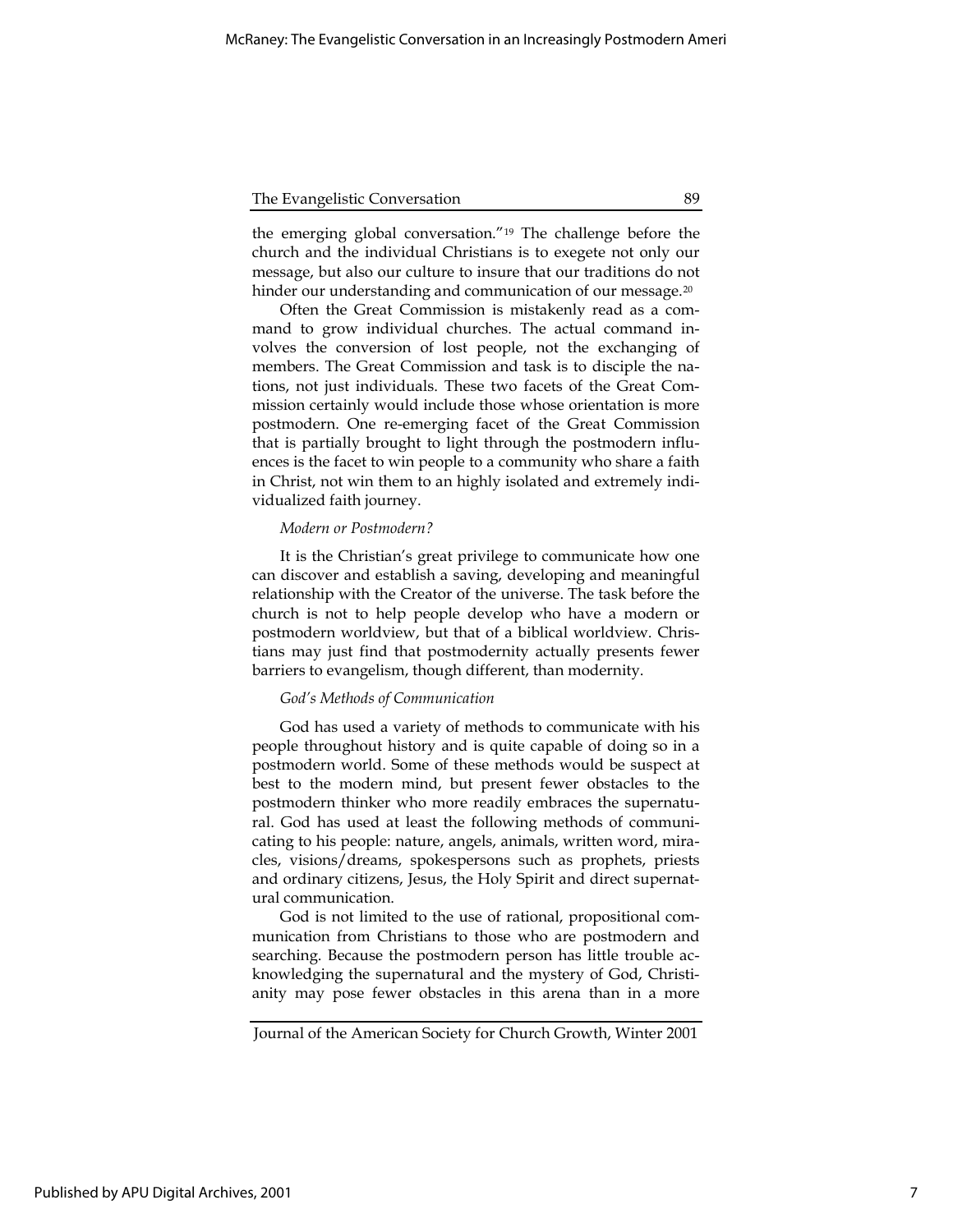modern world. Those Christians who have been more influenced by modern thinking, especially those with theological training, can more easily slip into thinking that they can understand the entire nature of God through their rational thinking and study of detailed Biblical information. Therefore, it is easier for the modern Christian to lose the mystery and awe of God.

## Can Christianity Compete?

Prior to this time period, the dominant religious options were Christianity or atheism. This has changed. A pressing question for the church in America is: can churches which were started by and for people who were more modern in their thinking now compete without having a favored status in a pluralistic environment and among postmodern people who are growing up without a Judeo-Christian environment and doctrines. Is it possible that this nonpreferred status will actually help the expansion and quality of Christianity over time? The apostle Paul gave a challenge to his readers that is applicable to the church today, "Do you not know that in a race all the runners run, but only one gets the prize? Run in such a way as to get the prize."<sup>21</sup> Goetz said, "Postmodernism, for all its confusion, seems just one more opportunity for the church to do what it does best-be the church."<sup>22</sup>

#### Evangelism

There is no one method of communicating the gospel. Through God's creative design, he created people with unique characteristics. Because of the great diversity of people, most methods of evangelism will still have some usefulness in evangelism, but some approaches will be more effective than others. Francis Schaeffer asked the question "How Should We Then Live?". The question for the church is 'How Should We Then Evangelize?'.

#### Dominant Evangelism Methods in a Modern America

Evangelism does not happen in a vacuum, but in a living context. The objective is to communicate in such a way that the listener has the best opportunity to understand and respond to the person and message of Christ. James Engel in What's Gone Wrong with the Harvest highlighted the fact that evangelism is both a process and an event. Because a process is involved, it

Journal of the American Society for Church Growth, Winter 2001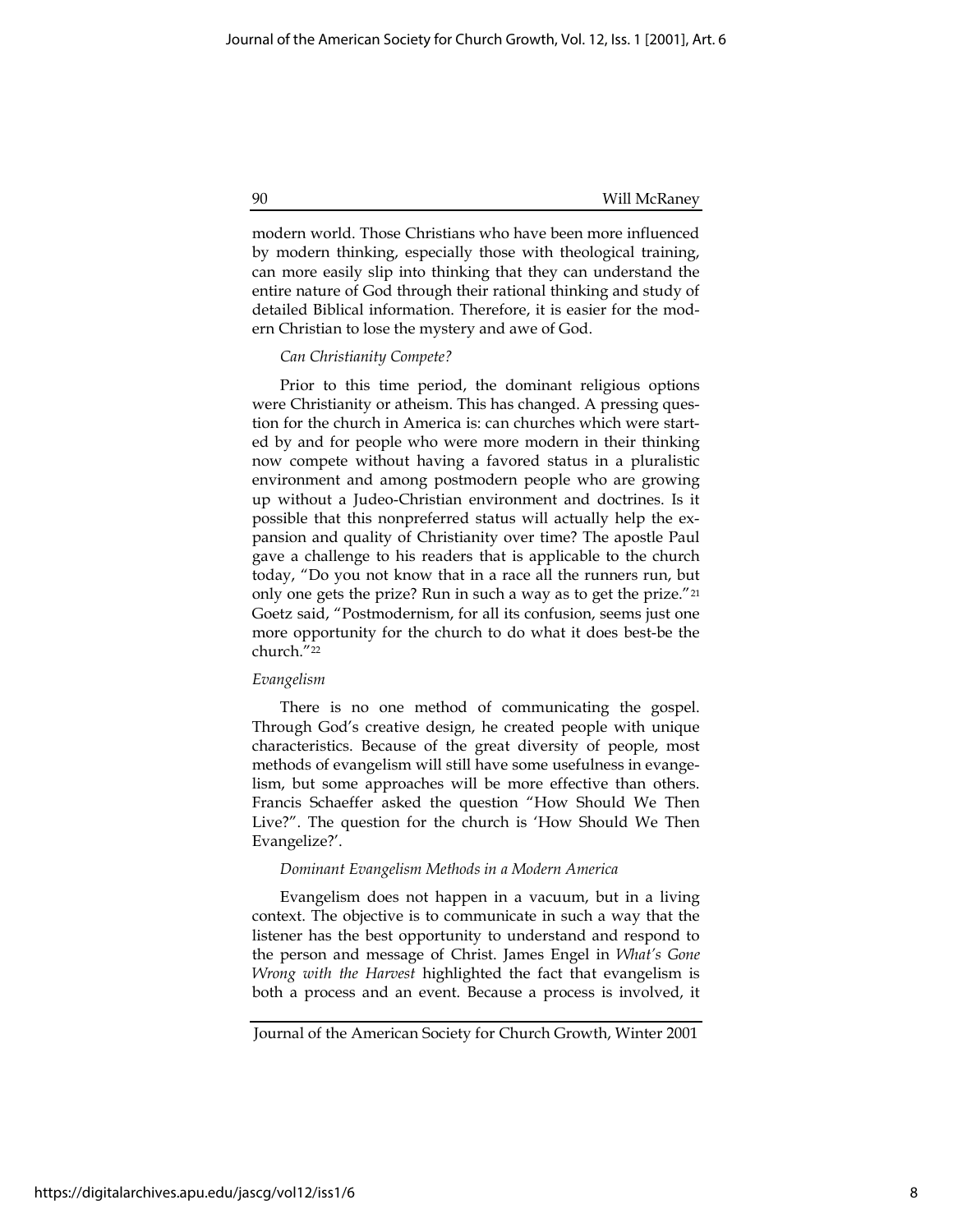must be acknowledged that people are at different levels or points along the journey. Engel and White among others have developed scales to represent how far a away a person potentially is from conversion.

In an America dominated by Judeo-Christian values, teaching and churches White noted that most Americans in the middle part of the twentieth century were about 8 on a scale of 1 to 10, with 10 being conversion. The primary evangelistic methods to the modern mind in America have been door-to-door, revivals, Sunday School and busing. He noted these approaches of the 1950s worked in the 1950s for several factors, but most notably because these harvest type approaches found spiritual seeds already planted in the majority of non-Christians.

As the American church moves into the twenty-first century, Christians find their non-Christians friends around a 3 on the 1 to 10 scale. This along with other changes in the American culture necessitates the addition of different kinds of evangelistic approaches. Additionally, the postmoderner often finds the propositional, rational and more direct approaches designed for the modern person either offensive or irrelevant.<sup>23</sup>

The church has not been effective in the last several decades in evangelizing an America that was dominated by modern thinking. Now that America is becoming more postmodern, how can the church thrive in this new context.

If the church is to thrive, Christians individually and the Church corporately must adapt and learn to effectively communicate God's message to His creation. I will seek to address selected aspects evangelism in an increasing postmodern world.

#### Evangelism Directions in a Postmodern America

No one method will be the silver bullet for evangelism in the growing postmodern context. So, how will evangelism take place in an increasingly postmodern world? White summarized his thoughts and the thoughts others in providing seven highly significant directions for evangelism.

- 1. Our approach, method, and style should be culturally relevant
- 2. Relationships must be built with nonbelievers
- 3. Evangelism should be understood as process and event
- 4. Maintain a Biblically functioning community
- 5. Apologetics must be used but updated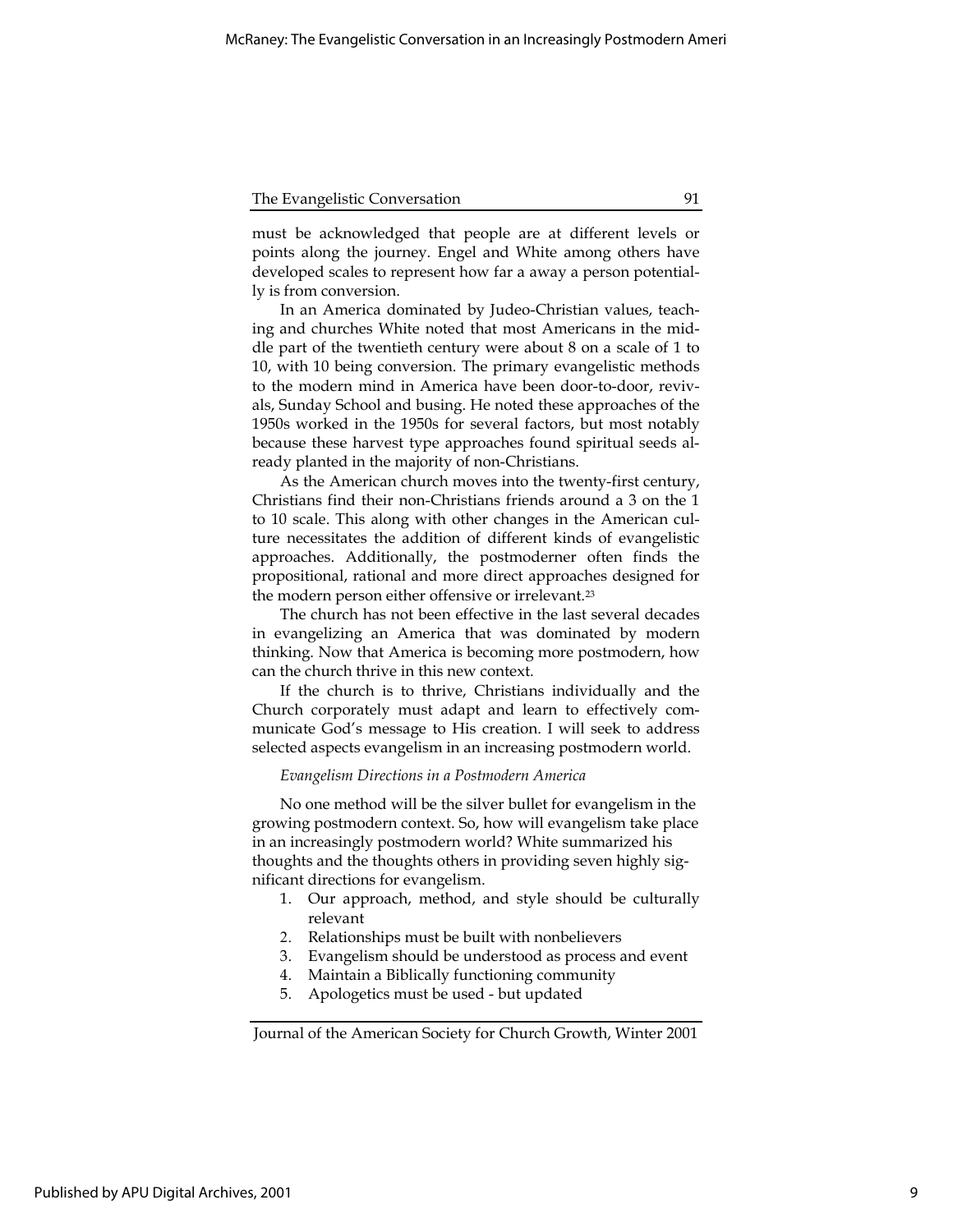## 92 Will McRaney

- 6. Christianity should be portrayed as practical
- 7. A vision of the church's mission must be recaptured $24$

## Conversation Characteristics of Evangelism to a Postmodern Person

Examining the characteristics of the spiritual and evangelistic conversations will provide some insights into evangelizing people increasingly influenced by postmodern thought. The following is designed to give some insights into the types of evangelistic encounters we will have.

| Multiple encounters         | not | Single encounters           |
|-----------------------------|-----|-----------------------------|
| Listener centered           | not | Witness centered            |
| Dialogical                  | not | Monological                 |
| Story then proposition      | not | Proposition then story      |
| Asking good questions       | not | Giving lots of information  |
| Community integration       | not | Individual isolation        |
| Soft                        | not | Loud                        |
| Consideration <sup>25</sup> | not | Argumentation               |
| Guided tours                | not | <b>Ticket sales</b>         |
| Gospel story                | not | Gospel presentation         |
| More supernatural           |     | Less supersales (natural)   |
| More time seed planting     |     | Less time harvesting        |
| More earthly benefits       |     | Less eternal benefits       |
| More relational validation  |     | Less evidentiary validation |

## Person and Uniqueness of Jesus

The central issue or focus in the communicating the message of Christ will be on the person of Christ and uniqueness of the resurrection.26 Other doctrines and aspects of the nature of God will continue to be important, but to a lesser extent in the evangelistic conversation. One single event separates Christianity from all other religious claims: the resurrection. Apart from the resurrection, Christians have no message. However, postmoderns should be attracted to Jesus because of the manner in which he lived his life. It is the responsibility of the Christian to give a persuasive verbal and lifestyle witness as the Holy Spirit role to pleads his case on the heart and conscience of the non-Christian.

## Conclusions

Opportunities and challenges are before the church of America. I face the opportunities before us with anticipation. Hampton

Journal of the American Society for Church Growth, Winter 2001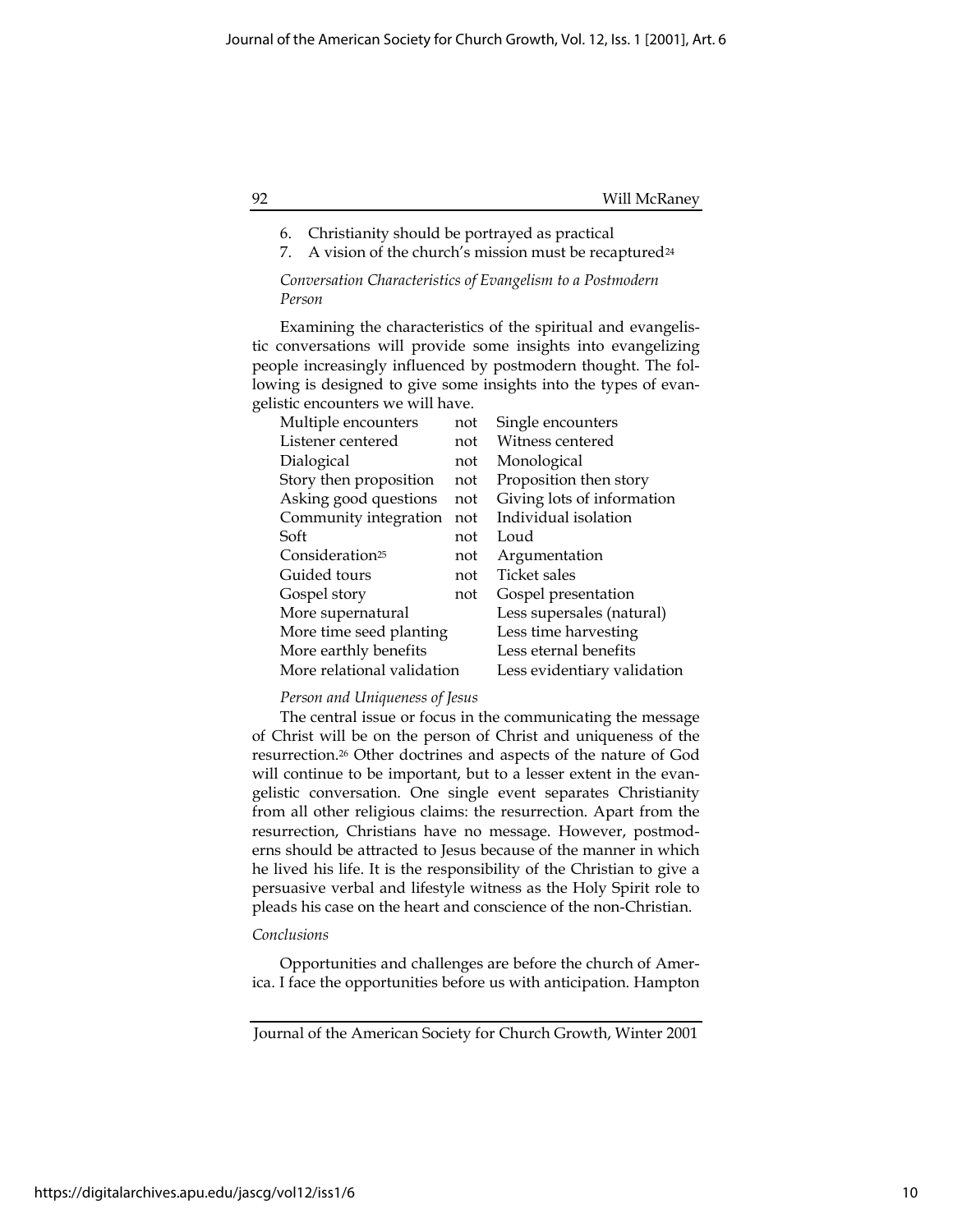said, "Postmoderns want something bigger than themselves in their lives. They're starving for encounters with the living Christand to try Buddha, the New Age movement, and countless other belief systems. It's an all-out, unashamed effort to fill the spiritual voids they know exist inside themselves."27 And, we have what they are looking for.

I think the church of America can benefit from the jolt postmodernism will surely continue to bring. The potential freshness and the finding of some lost Biblical emphases will probably occur with the arrival of converted postmoderns to our churches.

Postmodern people generally start farther away from Christ than their predecessors, and therefore will usually take longer in surrendering their life to Christ.28 So, Christians will have to be intentional about developing relationships and planting seeds through servant and ministry evangelism projects. I am hopeful that their slower process will lead to more contemplative decisions and stronger commitments when they do trust Christ and become disciples. I am also hopeful that networks of people will surrender their lives to Christ, not just individuals.

The gospel message will center around the person and uniqueness of Christ. The three primary delivery systems will be (1) narratives, parables, and testimonies, (2) creative worship appealing to all the senses, and (3) authentic community in the forms of meaningful, safe small group experiences for discovery and development of relationships with each other and God and conducting acts of community service.<sup>29</sup>

What a challenge. What an opportunity! In a postmodern world, Christianity has a seat at the table. It is up to the church to determine what it does with this offer from the spiritually searching.

## Writer

McRaney, Will: Dr. McRaney serves as Assistant Professor of Evangelism at the New Orleans Baptist Theological Seminary. As a church consultant he works with the Ministry Enhancement Group focusing on issues such as church planting, community analysis, staff development, and evangelism. He may be reached at info@megnet.org or by calling (504) 891-0940

## **NOTES**

Journal of the American Society for Church Growth, Winter 2001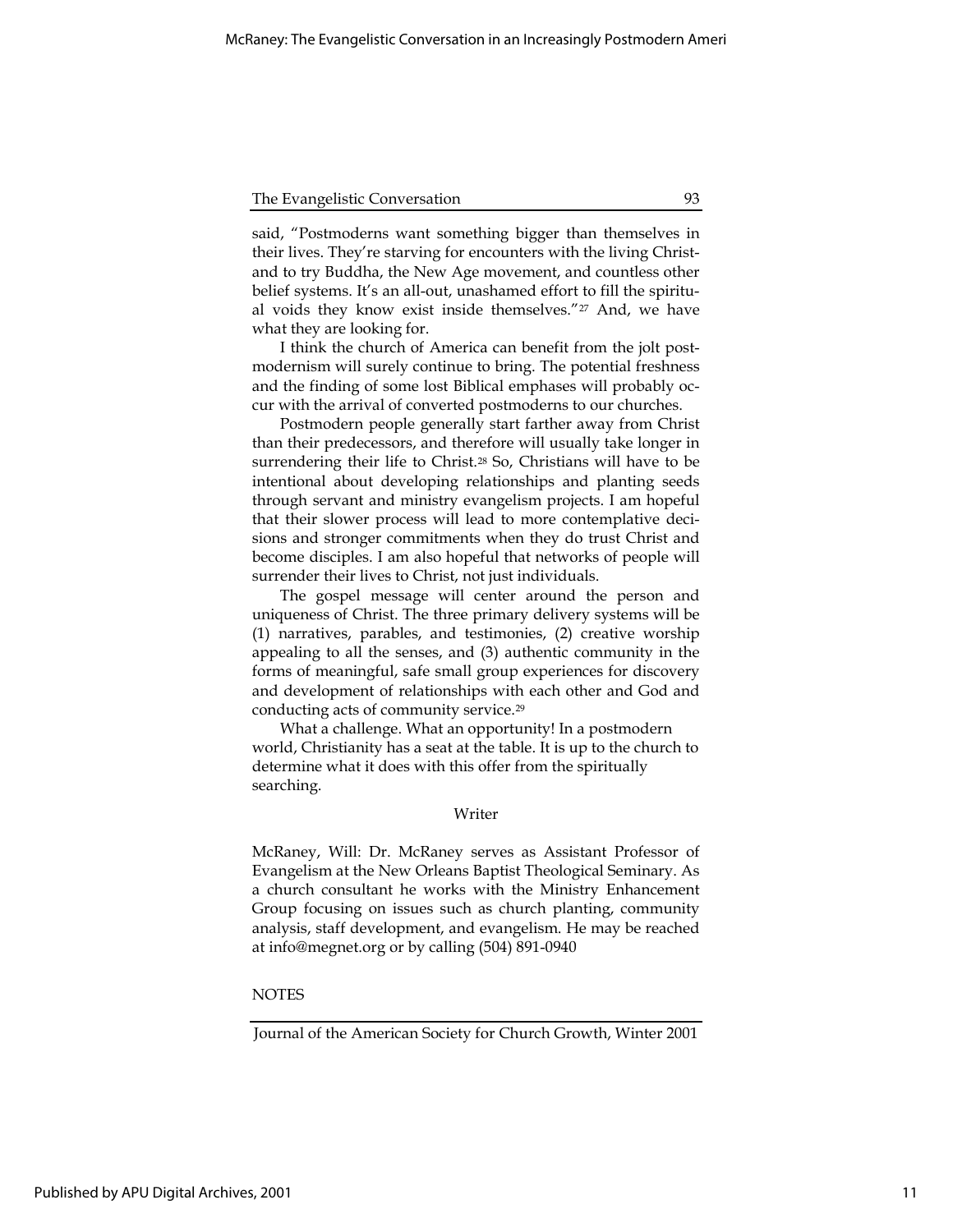94 Will McRaney

1. George Hunter, "Doing Church to Reach Secular Urban Prechristian People," Oral presentation at the American Society for Church Growth Annual Conference, Orlando, FL, November 1997.

2. As reported in the USA Today on October 23, 1997.

3. James Emory White, "Evangelism in a Postmodern World" in The Challenge of Postmodernism, (Wheaton, IL: BridgePoint, 1995), p. 363.

4. David L. Goetz, "The Riddle of Our Postmodern Culture: What is Postmodernism? Should we even care?" Leadership (Winter 1997): 53.

5. In contrast to modernity, Thom Wolf gave five marks of Postmodernity: (1) rediscovery of the supernatural, (2) embracing of alternative authorities, (3) disillusionment with historical progress, (4) multidimensional methodologies and (5) reconfiguring through the information revolution. "Postmodernity and the Urban Church Agenda," Oral presentation at the American Society for Church Growth Annual Conference, Orlando, FL, November 1997.

6.Thomas C. Oden, "The Death of Modernity and Postmodern Evangelical Spirituality" in The Challenge of Postmodernism, David S. Dockery ed. (Wheaton, IL: BridgePoint, 1995), pp. 23-25. Oden uses the beginning date of 1789 with the French Revolution and 1989 with the collapse of Communism. Dockery in this same work on page 13 also describes postmodernism in terms of a time period.

7. David L. Goetz, "The Riddle of Our Postmodern Culture: What is Postmodernism? Should we even care?" Leadership (Winter 1997): 53-54.

8. David L. Goetz, "The Riddle of Our Postmodern Culture: What is Postmodernism? Should we even care?" Leadership (Winter 1997): 54.

9. Jimmy Long, Generating Hope (Downers Grove, IL: IVP, 1997), 69.

10. Walter Anderson, Reality Isn't What It Used to Be, (San Francisco: Harper & Row, 1990), p. 75.

11. David L. Goetz, "The Riddle of Our Postmodern Culture: What is Postmodernism? Should we even care?" Leadership (Winter 1997): 56.

12. Brad Sargent, "The Barometer Subcultures for Studying Three Street-Level Postmodernist Edges", ChurchChampions Fax, Volume 4, Number 5) March 8, 1999.

For some assistance in communicating with the academic postmodernist, see "Reaching the Happy Thinking Pagan" an interview with apologist Ravi Zacharias in the Spring 1995 issue of Leadership.

Sargent identified what he calls three layers of postmodernist (1) "mild postmodernism (2) far edge postmodernism" and (3) (he has yet to identify). He said, "Just as the punks developed in reaction to hippies, New Edge postmodernist Christians tend to exist in reaction to the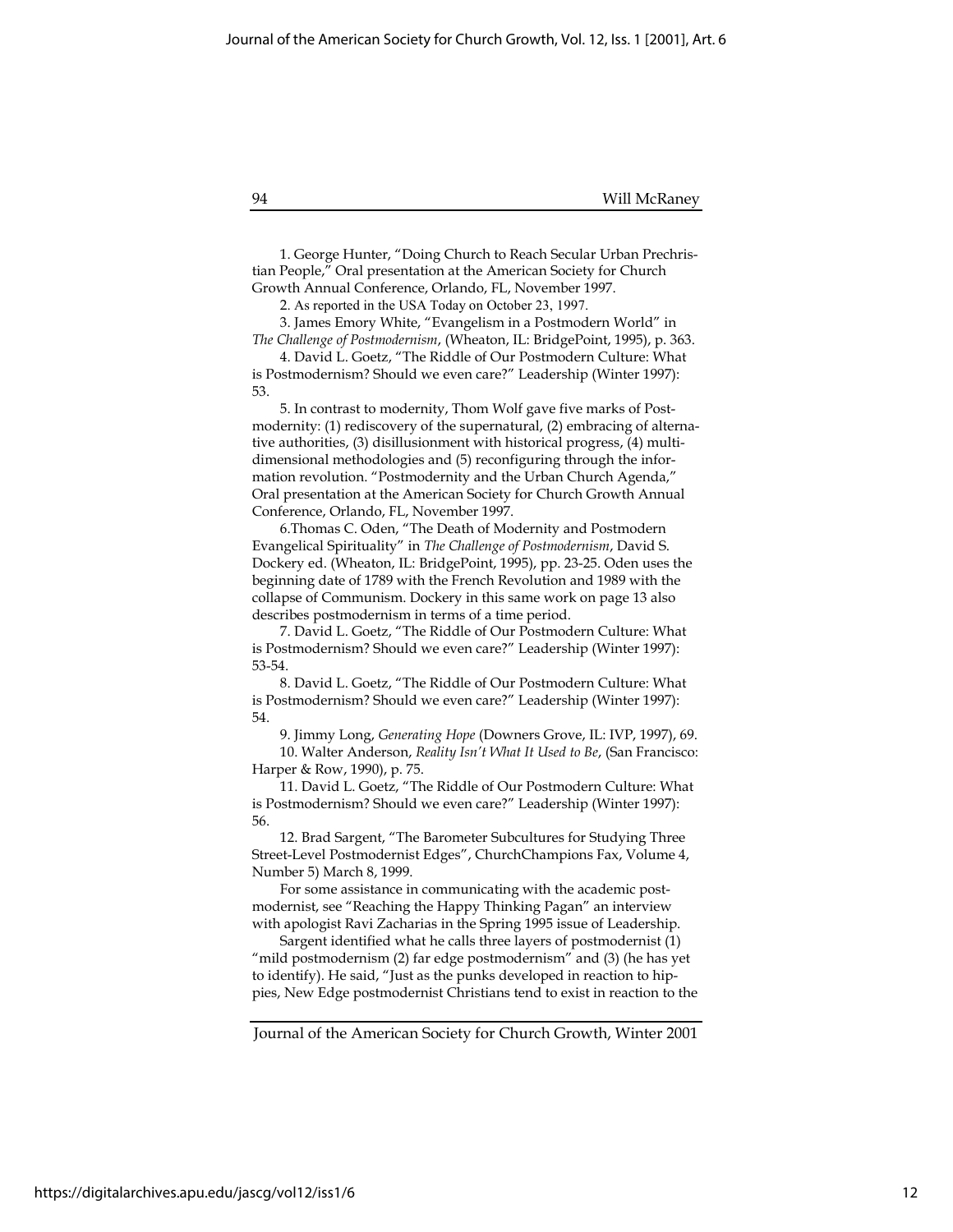modernist church. Community is a high value, and New Edgers seem to have recaptured the strong biblical sense of relationship and fellowship. But I frequently see New Edgers trying to "tweak" traditional church structures. This may end up as a seeker-sensitive church with "alternative" music, or what is basically a takeoff on a church growth model. Thus, ironically, their identity is still tied to modernism, though they may think they've broken away significantly from tradition.

13. David S. Dockery, "The Challenge of Postmodernism" The Challenge of Postmodernism, (Wheaton, IL: BridgePoint, 1995), pp. 13-14.

14. David S. Dockery, "The Challenge of Postmodernism" The Challenge of Postmodernism, (Wheaton, IL: BridgePoint, 1995), pp. 13-14. Also see an excellent article, Harry L. Poe, "Making the Most of Postmodernity," Journal of the Academy for Evangelism (vol. 13, 1997-1998): 67- 72.

15. James K. Hampton, "The Challenge of Postmodernism," Youthworker (January/February 1999): 19-20.

16. NIV version of Luke 19:10.

17. David L. Goetz, "The Riddle of Our Postmodern Culture: What is Postmodernism? Should we even care?" Leadership (Winter 1997): 56.

18. Harry L. Poe, "Making the Most of Postmodernity," Journal of the Academy for Evangelism (vol. 13, 1997-1998): 72.

Earlier in the same article Poe said, "Modernity posed one of the greatest threats to Christianity that any culture has mounted....Always a hated enemy of Christian faith, Modernity became the world view in the West. Oddly enough, with the passing of Modernity, many Christians grieve as though the Faith itself were passing away. To an incredible extent, the western church appropriated the modern worldview to such an extent that it cannot distinguish between Modern thinking and Christian thinking. Instead of lamenting the passing of Modernity and calling the troops to defend what remains of that godless ideology, Christians need to see what a gift God has given the church in the collapse of Modernity. Postmodernity presents fewer barriers than Modernity for evangelism, but they are different barriers. Postmodernity threatens many evangelical scholars because it is new. Evangelicals have spent several centuries developing an arsenal of weapons to use against Modernity. To change the playing field now seems unfair." p. 67.

19. Thom Wolf, "Postmodernity and the Urban Church Agenda," oral presentation at American Society for Church Growth Annual Conference, November, 1997, Orlando, FL.

20. Nick Pollard in Evangelism Made Slightly Less Difficult: How to Interest People Who Aren't Interested (Downers Grove, IL: IVP). p. 102. said "Essentially I try to start from two points: a clear understanding of the gospel and a clear understanding of the person I am trying to help. If I

Journal of the American Society for Church Growth, Winter 2001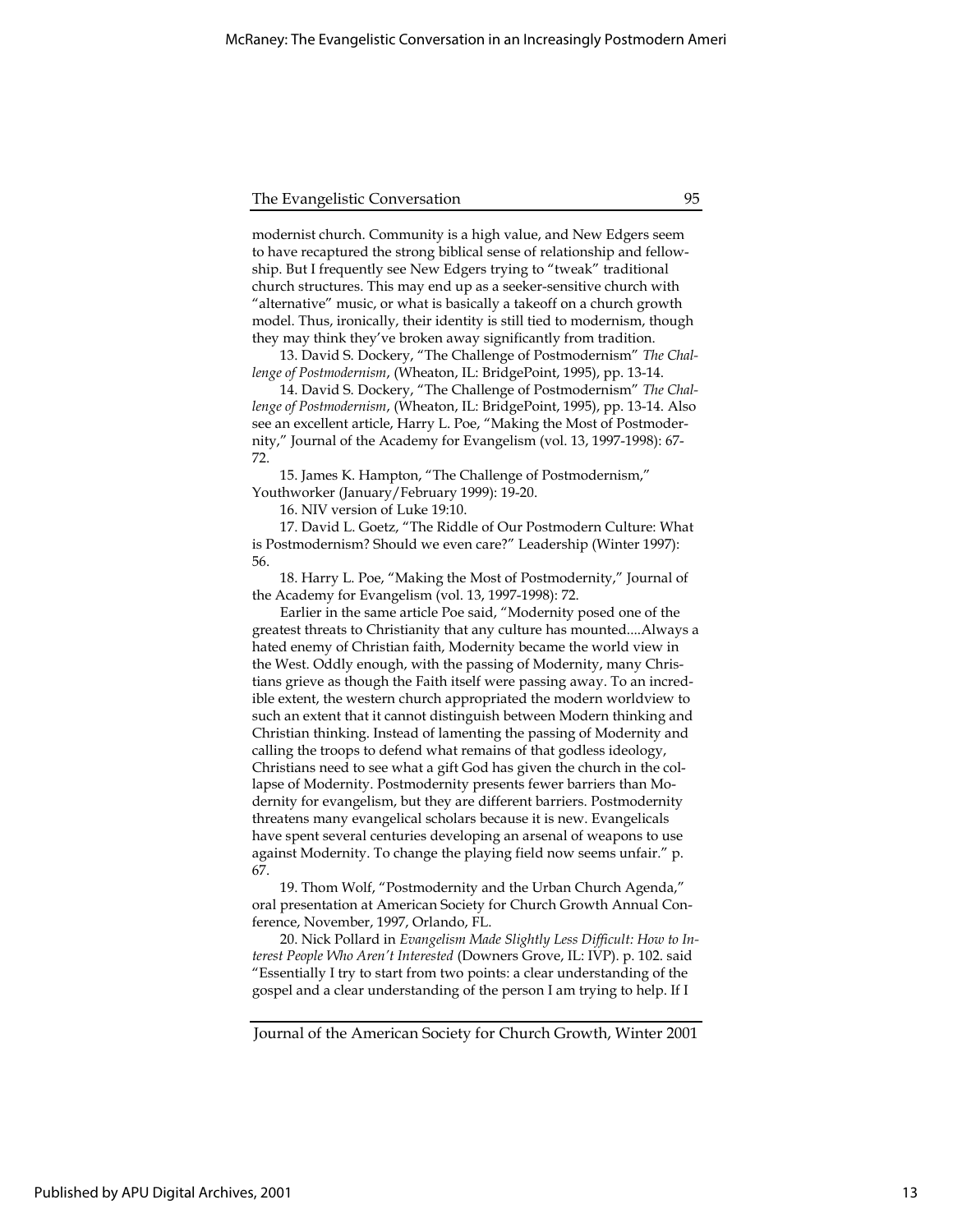can bring those two together, I will have succeeded in helping that person to understand the gospel." John Maxwell says "seek first to understand, then to be understood."

21. NIV version of 1 Corinthians 9:24.

22. David L. Goetz, "The Riddle of Our Postmodern Culture: What is Postmodernism? Should we even care?" Leadership (Winter 1997): 56.

An excellent article which outlined the opportunities created by the deficiencies of postmodernism is "Making the Most of Postmodernity" by Harry L. Poe in vol. 13 of the Journal of the Academy for Evangelism. He dealt with the topics of searching for truth, death of rationalism, death of ideology, rejection of authority, pluralism, relationship, spirituality, and integration.

23. For a more complete understanding of these issues see James Emery White, "Evangelism in a Postmodern World" in The Challenge of Postmodernism, David S. Dockery ed. (Wheaton, IL: BridgePoint, 1995), pp. 364-366.

24. James Emory White, "Evangelism in a Postmodern World", The Challenge of Postmodernism, David S. Dockery ed. (Wheaton, IL: Bridge-Point, 1995), pp. 366-371.

25. Thom Wolf in his oral presentation "Postmodernity and the Urban Church Agenda," at the American Society for Church Growth Annual Conference, Orlando, FL, November 1997 made the case for asking the lost person to consider the possibility of the resurrection and then the implications of this.

C. Norman Kraus in An Intrusive Gospel? Christian Mission in the Postmodern World (Downers Grove, IL: IVP), p. 19 asserted, "By implication, postmodern presuppositions challenge traditional evangelism as cultural arrogance. They throw suspicion on a service motivation as disguised self-serving....Thus whether we agree with these postmodern implications or not, they demand a change in attitudes, modes of communication and definitions of witness and service."

I do believe we can and should communicate directly with postmodern people about the implications of a decision, but initially the emphasis will be consideration and allow the Holy Spirit to work.

26 Thom Wolf made a strong case for this growing trend in his oral presentation "Postmodernity and the Urban Church Agenda," at the American Society for Church Growth Annual Conference, Orlando, FL, November 1997.

J. I. Packer noted that preachers should focus on "Who and what is Jesus Christ? Is he a reality with a saving status?"

27 James K. Hampton, "The Challenge of Postmodernism," Youthworker (January/February 1999): 19.

28 George Barna, Thom Wolf, George Hunter, James Engel and Nick Pollard in Evangelism Made Slightly Less Difficult all agree that con-

https://digitalarchives.apu.edu/jascg/vol12/iss1/6